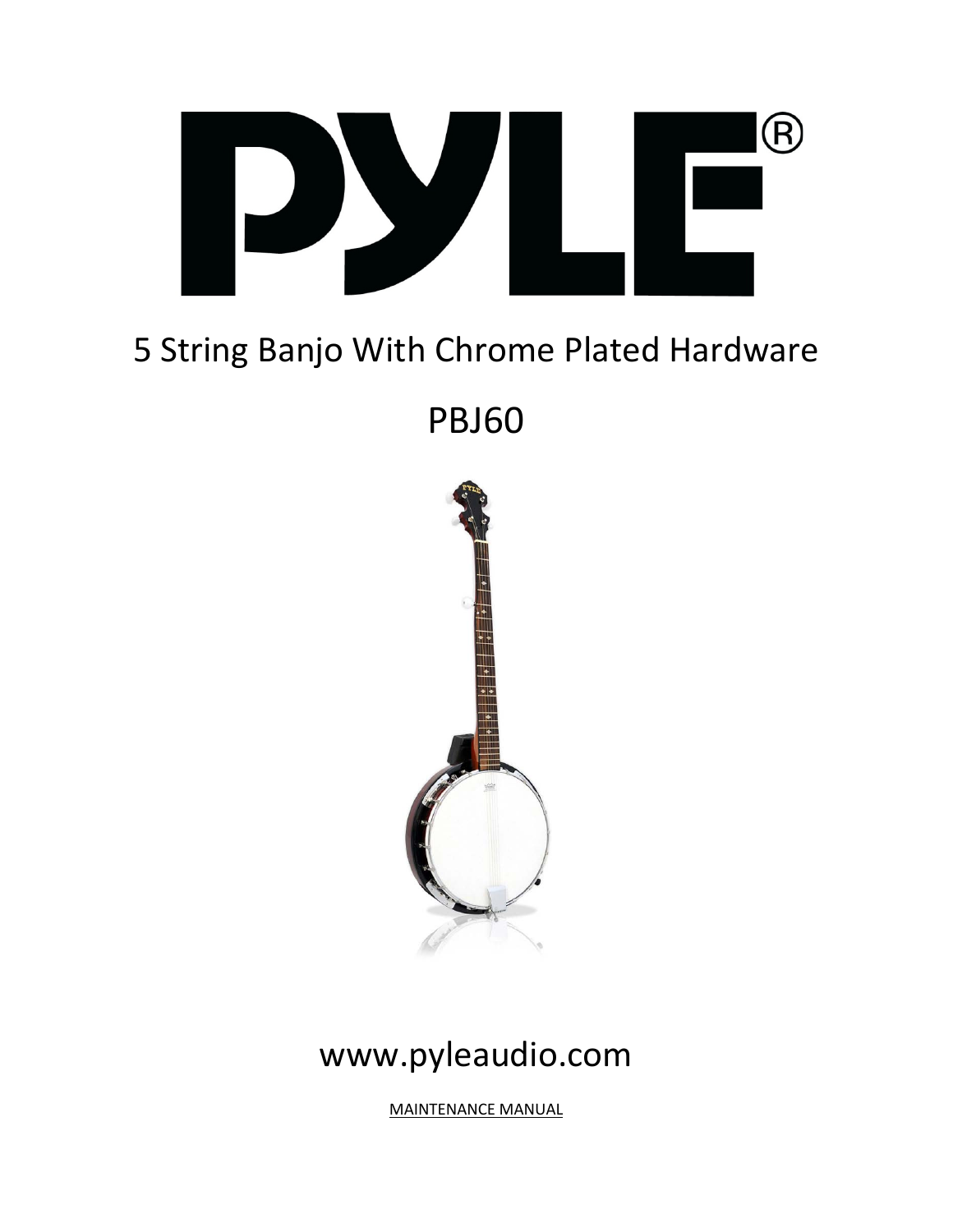Now that you own a Pyle banjo, you will find that banjo maintenance will become a big part of you being able to enjoy your banjo. Just as a car needs maintenance, gas, and the engine tuned up, so your banjo needs to be tightened up and adjusted.

If you were to play your banjo without doing anything to maintain it, you would find that soon it would be losing its quality of sound, rattling, and becoming harder to play. Realize that your banjo is an instrument. It can't be left out in the sun, or in a hot car, or taken out in freezing weather without it being damaged. If you want your banjo to keep its value, you must maintain it. If you take good care of your banjo, it will last you a lifetime and a be a treasure that you can pass on to future generations.

It isn't difficult to maintain your banjo, if you understand what needs to be done. There are things that you need to do after each playing and things that only need doing every few months, depending on how much you play. This maintenance manual will provide a thorough outline of what you can do to keep your banjo as nice as it was the day you bought it.

# **DAILY MAINTENANCE**

- 1. The continued quality of your banjo is dependent on your daily efforts to maintain it. It is best to develop a routine to do every time you put your banjo away. For example:
- 2. Wipe the fingerprints and smudges off the metal parts with a clean cotton rag; then run the cloth up and down the strings and fingerboard. If you don't wipe the metal parts off, the acid from your skin will react with the metal and tarnish or eat it away as time goes by. Keep a clean cloth in the case. (If you want a banjo that won't tarnish, have your banjo Chrome plated, the Chrome is resistant to the affects of the acid from your skin.)
- 3. Set your banjo in the case carefully so that you don't bump the fifth peg. After several bumps the fifth peg might suddenly fall out.

The most important daily maintenance is to store your banjo in a hard-shell case. This will protect it from being knocked around and insulate it against changes in humidity and temperature.

# **CLEANING**

Both wood and metal parts should be cleaned and polished every three to six months or more often if needed to keep your banjo looking it's best.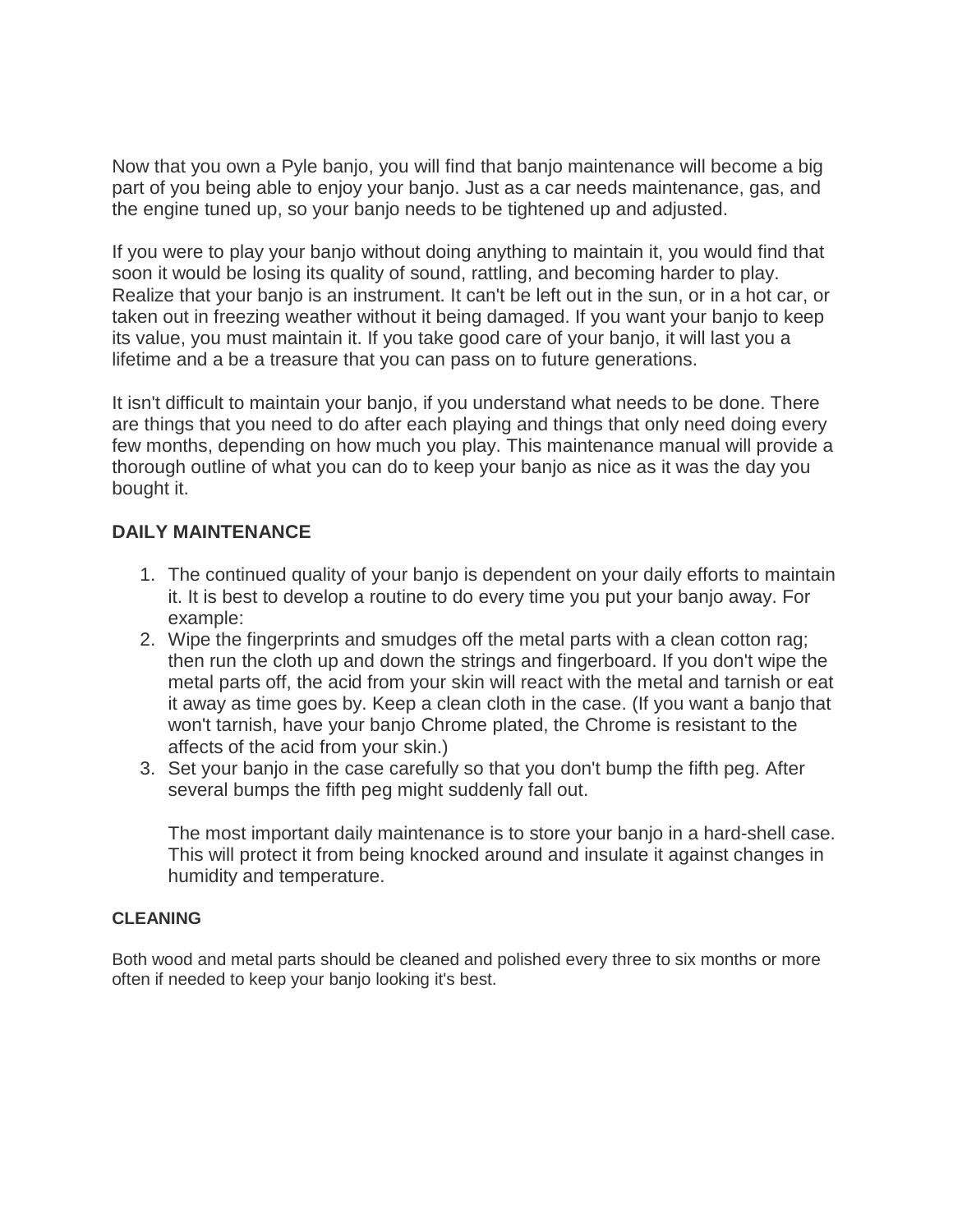## **FINGERBOARD CARE**

To clean the fingerboard, rub it down with fret cleaner, then with a clean cloth rub the oil into the wood, not leaving any excess on the fingerboard.

If you notice grooves in your frets, this is normal wear and tear, however if it happens within a year you may be pressing harder than necessary when you fret the neck and may be creating more fret wear than normal. Try using a lighter touch.

#### **FINISH**

Waxing the finish of the neck and resonator protects as well as shines it.

Avoid commercial furniture polishes containing harsh chemicals or silicone which can eventually ruin the finish. If you spill water or alcohol on your banjo, wipe it off immediately because it can leave a cloudy spot.

#### **HEAD**

If you prefer a clean head, use "Formula 409" or similar cleaner and a white cotton cloth.

### **METAL PARTS**

The metal parts have a thin layer of chrome called "plating," which can be worn off. You can polish chrome parts with an automotive chrome polish, not cleaner, but it is easy to get polish caught under the hooks when you do this. You can use a clean polishing cloth to wipe fingerprints off daily without harming the plating.

#### **EFFECTS OF TEMPERATURE AND HUMIDITY**

The survival of your banjo depends greatly on the environment you put it in. Made largely of wood, the banjo is easily affected by changes in temperature and humidity. It is important then, that you take all possible steps to maintain your banjo at room temperature If you must take your banjo out in freezing temperatures, keep it in a case. When you bring it inside, let it sit in the case so that it can come up to room temperature slowly.

Humid weather increases the moisture content of the wood, causing it to expand or swell. A gradual increase in humidity won't generally do permanent damage; but high humidity in combination with high temperature can weaken glue joints or even open them up.

A skin head tends to expand or loosen when the humidity rises, and tighten when the humidity drops, considerably affecting the sound of the banjo. For this reason, it is best to tighten the head annually depending on the weather of your area.

Sudden drops in local humidity are the most dangerous weather changes for a banjo. You should keep a case humidifier in the case.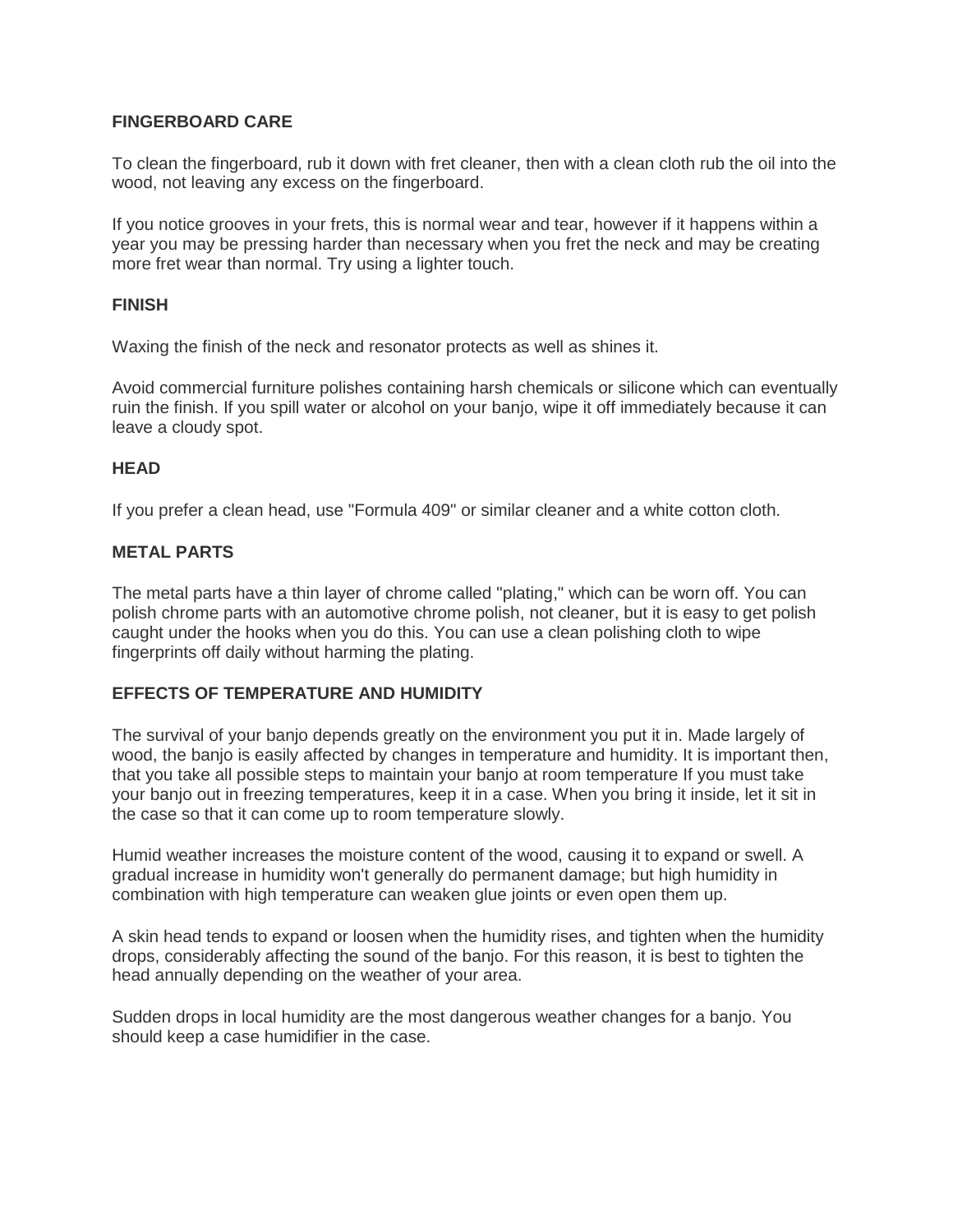You will find that a couple of minutes now and then, making the needed adjustments, will improve the sound immensely. It is to your advantage to become proficient at making adjustments from the start.

## **CAUTION ABOUT DOING YOUR OWN ADJUSTMENTS**

Before you start tinkering with your banjo, there is something you need to think about. What happens if you break the truss-rod, a hanger-bolt or something? This is not uncommon when someone completely new to banjo adjustments starts tinkering with his/her banjo.

A reputable repairman usually guarantees his work and repairs any mistakes he makes, or replaces the instrument if he breaks it. If you break it, however, you will suffer the loss.

We recommend that before attempting any adjustments, you read this manual carefully, and take your banjo to a reputable repairman. Watch him work on it and ask questions. So that next time, you will be more familiar with how to do the adjustments yourself.

#### **TIGHTENING THE HEAD**

Your banjo should have a tight head in order to have its clearest tone. It should not be too tight or the bass notes will be stifled.

#### **BROKEN HEAD**

A head can get brittle with age, so replacing a broken head is just part of owning a banjo.

# **CHANGING THE HEAD**

If you're not confident in your ability to change the head correctly, please have a qualified repairman do it for you while you watch, so that next time you will be prepared to do it yourself.

#### **CHANGING THE STRINGS**

The following sequence of steps will ensure that the bridge remains in the correct position and your banjo stays in tune while changing the strings.

We recommend that you lightly mark the position of the bridge in pencil on the head, in case the bridge falls over or is knocked out of place while changing the strings. This will save time in repositioning the bridge.

Take one string off.

Rub pencil lead or a drop of oil into the nut slot to allow the string to slide more easily when going into tune.

Re-tune the new string to the other strings on your banjo.

Continue the steps 1. through 3. for each successive string.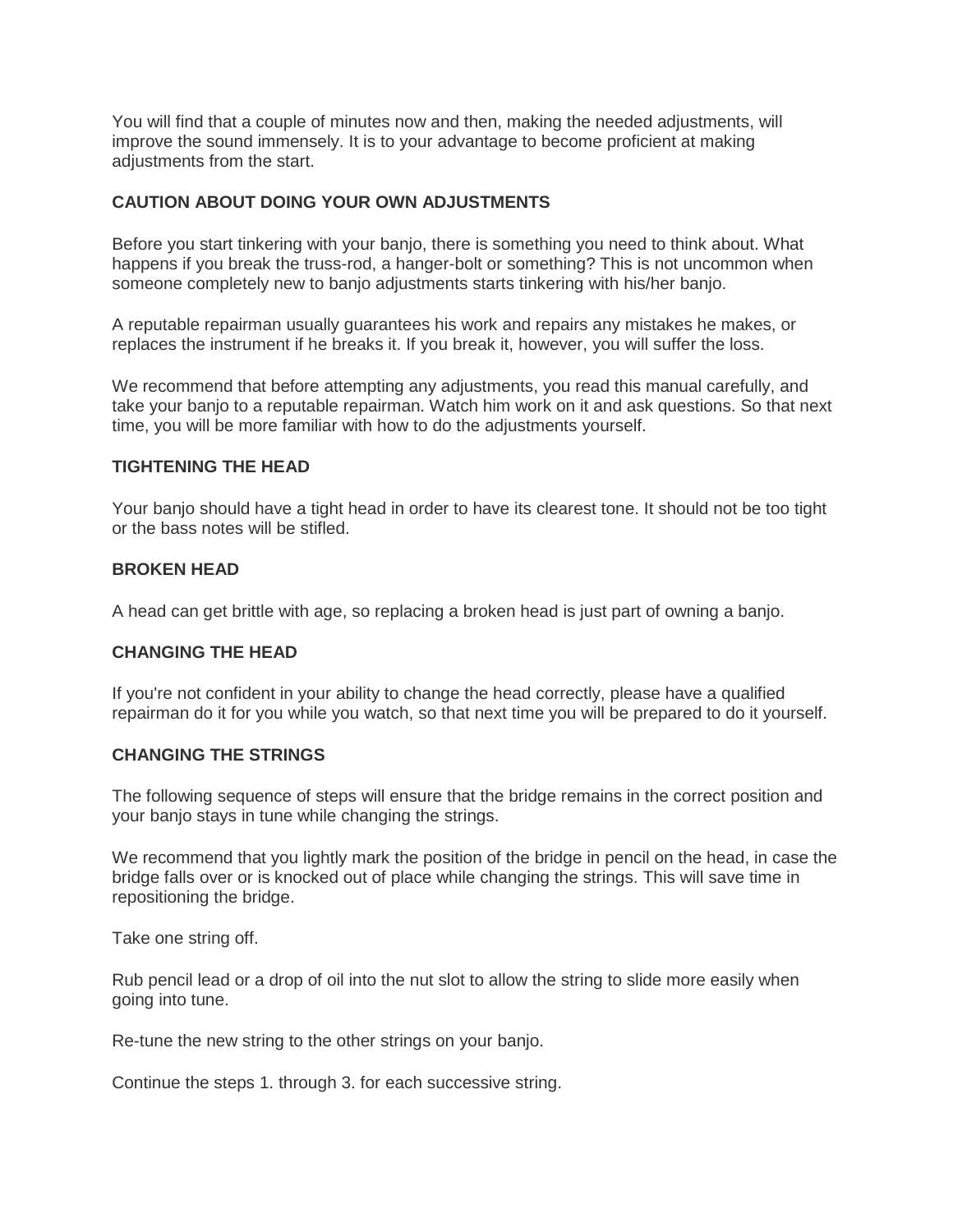# **HOW TO THREAD STRINGS**

The string is passed through the string hole near the top of the string post from the center of the peg-head toward the edge of the peg-head.

The string is wound around the post in a direction away from the center of the peg-head. Pass the free end under the attached string so the first wind is around the post above the string end.

The free end is then bent up and the string continues to be wound around the tuner post in the same direction so the next wind goes under the string. This way the string is clamped between two winds and will not slip. A string should pass around the shaft at least two full winds to clamp it.

# **THE BRIDGE**

Bridge placement is critical in getting the best possible sound from your banjo. There is a specific place on the head where the bridge should sit for correct harmonic adjustment.

The size and design of the bridge will affect the sound of your banjo. Lowering the bridge creates less pressure on the head and a sound loss results, the banjo becomes less responsive and even muddy sounding.

Thinning the bridges reduces the weight and mass of the bridge to create a thinner, crisper or less bass sound. Thinning the bridge too much can weaken the bridge.

#### **HOW TO SET THE BRIDGE**

- 1. For an approximate setting, place the bridge perpendicular to the strings 26 3/16" from the nut, in spite of the 26 1/4" fret scale length, because strings do not vibrate according to the exact calculations of physics.
- 2. To get the bridge set precisely, use harmonics

#### **TAILPIECE ADJUSTMENTS**

The only adjustment on the tailpiece is via a screw which adjusts the tailpiece up or down toward the head, affecting the string tension on the bridge.

For a crisp tone the tailpiece should be close to the head. Higher adjustment gives a more mellow tone. Where you set the tailpiece is up to you. A good approximate setting is 1/8" off the head. Always be sure that the tailpiece is anchored firmly to the tension hoop so it doesn't rattle.

#### **TUNERS**

If a tuner slips out of tune, just tighten it so it doesn't slip.

Be careful not to bump the fifth peg when handling your banjo or putting it into the case. After several bumps the fifth peg can become loose and will suddenly fall out. If this occurs just put it back in firmly. If it falls out again, use "Tight Bond" to glue it back in.